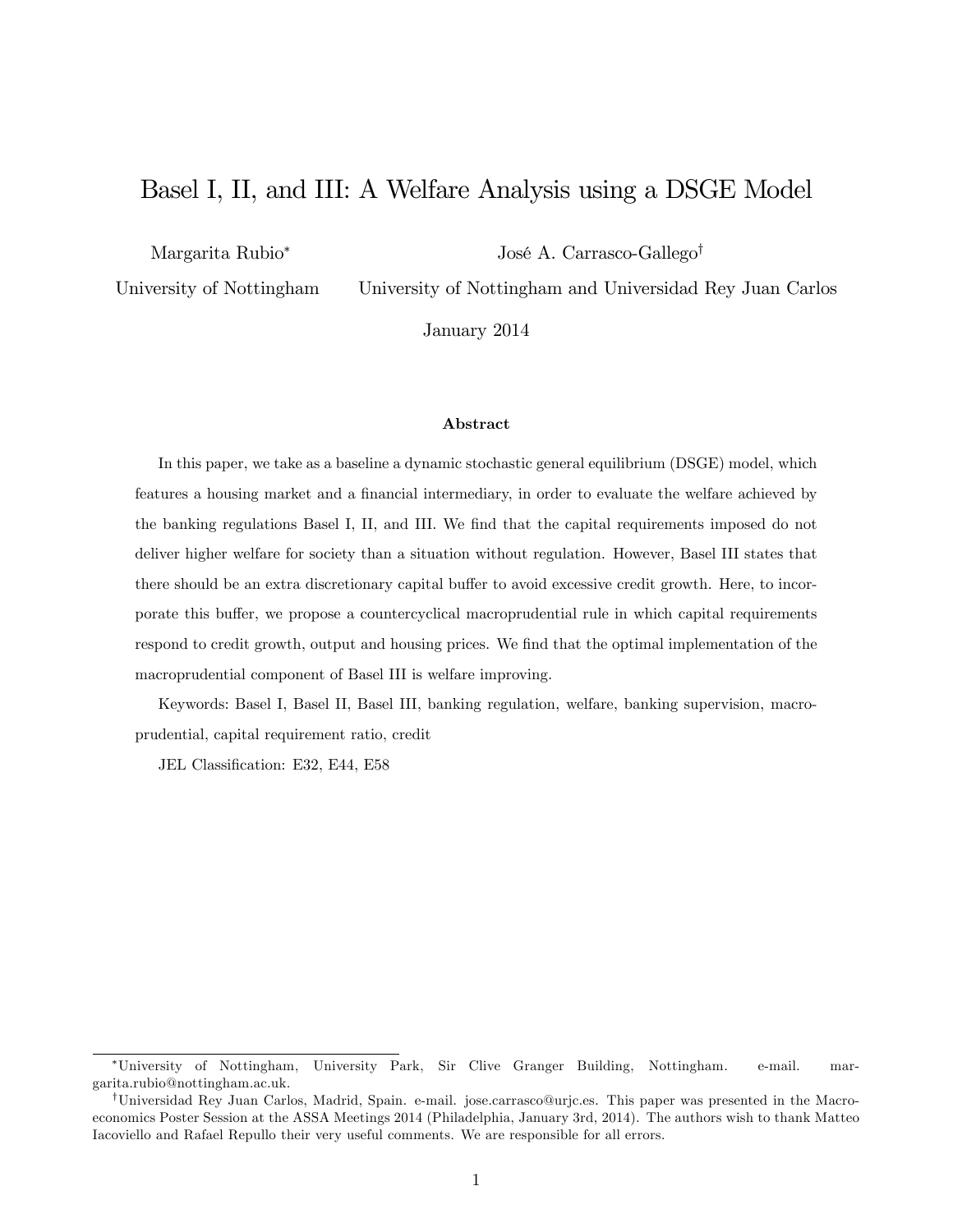"The Önancial crisis brought home the lesson that Önancial stability could not be assured only through the use of microprudential tools. And so Basel III represents another important step in the Committee's development. Basel III has substantially enhanced the microprudential framework. And, in the countercyclical buffer, it has also introduced the first international agreement on a macroprudential tool". Stefan Ingves, Chairman of the Basel Committee on Banking Supervision and Governor of Sveriges Riksbank, at a symposium to mark 25 years of the Basel Capital Accord: 25 years of international financial regulation: Challenges and opportunities, Basel, 26 September 2013.

## 1 Introduction

The current crisis has taught us that a necessary condition for growth, technological and scientific advances, and innovation is to have a stable economic and financial environment. The crisis has reduced the confidence of citizens on the banking sector, key for investment and development. In order to restore this confidence and stabilize the financial sector, policy makers are proposing some reforms and new regulations. A very important package of regulations is the so-called Basel III. Basel III is a comprehensive set of reform measures in banking regulation, supervision and risk management, developed by the Basel Committee on Banking Supervision (BCBS) at the Bank for International Settlements (BIS), to strengthen the banking sector and achieve financial stability. Furthermore, this set of measures is aimed at preventing future crises, creating a sound financial system in which financial problems are not spread to the real economy. Preventive measures acting in this direction are known between researchers and policy-makers as "macroprudential policies".

The Basel Committee aims at providing some guidance for banking regulators on what the best practice for banks is. Its standards are accepted worldwide and are generally incorporated in national banking regulations. Basel I, signed in 1988, was the first round of deliberations on the issue. Basel I primarily focused on credit risk. Banks with international presence were required to hold capital equal to 8 % of the risk-weighted assets. However, Basel I was soon widely viewed as outmoded because the world has changed as financial corporations, financial innovation and risk management have developed. Therefore, a more comprehensive set of guidelines, known as Basel II were introduced. Basel II, initially published in June 2004, was intended to create an international standard for banking regulators to control how much capital banks need to put aside to guard against the types of financial and operational risks banks and the whole economy face. Nevertheless, since the beginning of the international financial crisis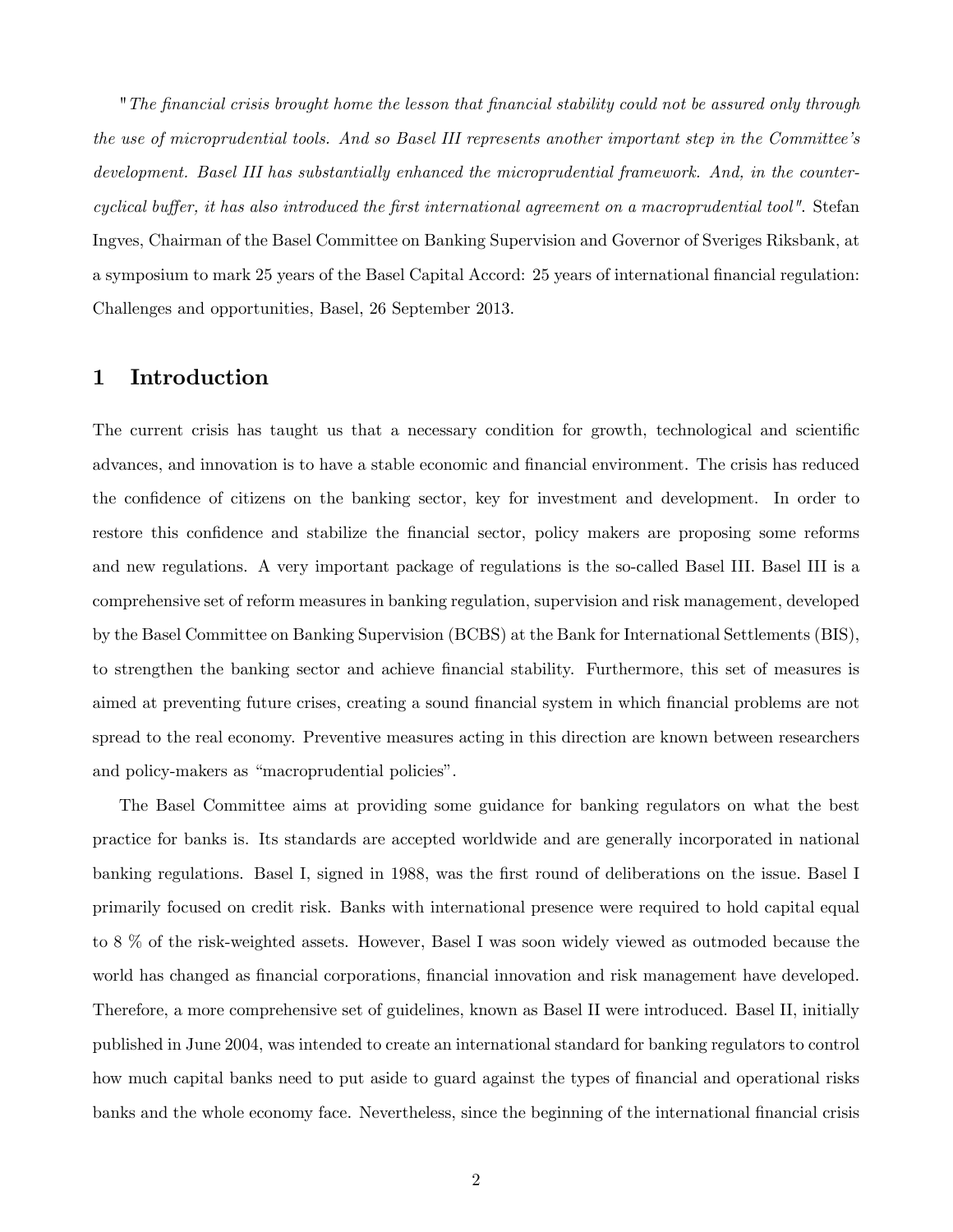in 2008, central banks all over the world worked on figuring out its reasons and the points of weakness in Basel II accord that was supposed to prevent the occurrence of such a crisis. Hence, the BCBS issued a new agreement in 2010 known as the Basel III Accord concerning the minimum requirements for capital adequacy to face the last Önancial crisis that had exploded. Basel III introduces an additional capital buffer (the capital conservation buffer) designed to enforce corrective action when a bank's capital ratio deteriorates. It also adds a macroprudential element in the form of the countercyclical buffer, which requires banks to hold more capital in good times to prepare for inevitable downturns in the economy. Then, Basel III introduces a mandatory capital conservation buffer of 2.5% and a discretionary countercyclical buffer, which allows national regulators to require up to another 2.5% of capital during periods of high credit growth. In this way, Basel III tries to achieve the broader macroprudential goal of protecting the banking sector from periods of excess credit growth. As of September 2010, proposed Basel III norms asked for ratios as:  $7-9.5\%$   $(4.5\% + 2.5\%$  (conservation buffer) + 0-2.5% (seasonal buffer)) for common equity and  $8.5-11\%$  for Tier 1 capital and  $10.5-13\%$  for total capital. Then, although the minimum total capital requirement will remain at the current 8% level, yet the required total capital will increase up to  $10.5\%$  when combined with the conservation buffer.

However, the way to implement this macroprudential component of Basel III has not been specified by the Committee. Given that this reform is extremely important in terms of its scope and time horizon, it is crucial to do research on the topic to anticipate and quantify its effects and design the best possible implementation of the policy. In particular, researchers should focus on studying the effects of this new regulation on economic growth and welfare in order to appropriately find the way to implement it. The amount by which the capital requirement should be increased or decreased, the timing of action and the interaction of this reform with other existing policies is definitive in the success of failure of this new regulation. All the efforts should be make in order to guarantee that these reforms succeed, since that would bring a bright future economic outlook for the whole world. A context of stability, growth, innovation and investment, in which deep crises are avoided, is something that is definitely desirable.

Our results show that the capital requirements imposed by Basel I, II and III do not deliver higher welfare for society than a situation without regulation. However, an optimal implementation of the macroprudential component of Basel III is welfare improving. We propose a countercyclical macroprudential rule in which capital requirements respond to credit growth, output and housing prices and compute the optimal parameters that maximize welfare.

The rest of the paper continues as follows. Section 1.1 makes a review of the literature. Section 2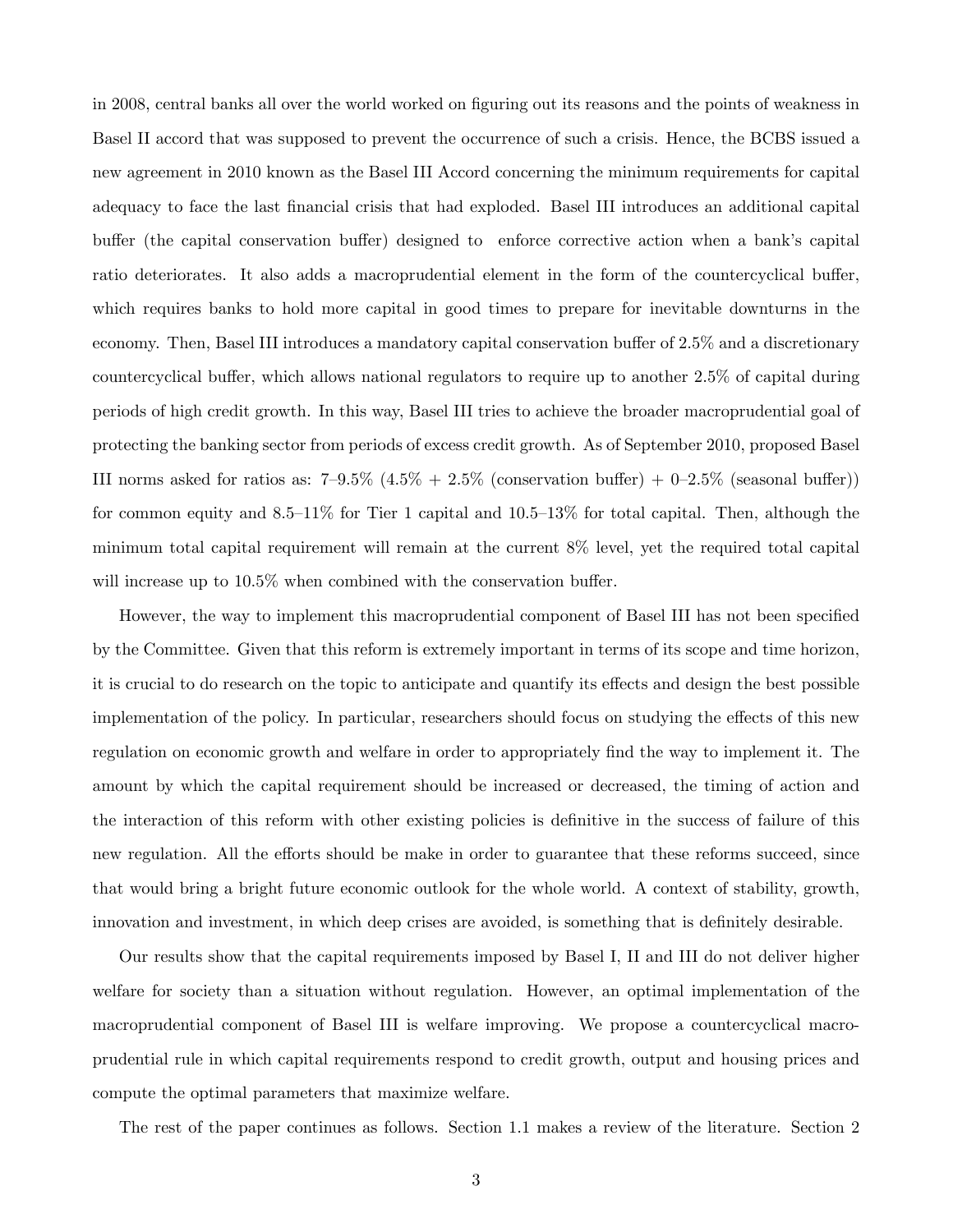presents the modeling framework. Section 3 displays simulations. Section 4 studies welfare. Section 5 analyzes the optimal implementation of Basel III. Section 6 concludes.

#### 1.1 Related Literature

Although there is consensus about the need of these policies, the effects of them are still unclear. Thus, given the novelty of this perspective and the uncertainty about its effects, the literature on the topic, albeit flourishing, is also quite recent and full of gaps that need to be filled. Borio (2003) was one of the pioneers on the topic. He distinguished between microprudential regulation, which seeks to enhance the safety and soundness of individual Önancial institutions, as opposed to the macroprudential view which focuses on welfare of the financial system as a whole. Following this work, Acharya (2009) points out the necessity of regulatory mechanisms that mitigate aggregate risk, in order to avoid future crises. Brunnermeier has done extensive work on the topic. For instance, Brunnermeier et al. (2009) suggests that all systemic institutions should be subject both to micro-prudential regulation, examining their individual risk characteristics, and to macroprudential regulation, related to their contribution to systemic risk.

The literature has proposed several instruments to be implemented as a macroprudential tool. A complete description of them appears in Bank of England (2009) and (2011), or Longworth (2011). However, only some of them have been analyzed in depth. Among the most popular proposed instruments we can find limits on the loan-to-value ratio (LTV). The LTV reflects the value of a loan relative to its underlying collateral (e.g. residential property). Kannan, Rabanal and Scott (2012) examines the interaction between monetary and a macroprudential instrument based on the LTV. Rubio and Carrasco-Gallego (2013a) evaluates the performance of a rule on the LTV interacting with the traditional monetary policy conducted by central banks and they Önd that introducing the macroprudential rule mitigates the effects of booms on the economy by restricting credit. Also, they show that the combination of monetary policy and the macroprudential rule is unambiguously welfare enhancing. Rubio and Carrasco-Gallego (2013b) studies a macroprudential policy based on the LTV and finds that using this policy together with the monetary policy a more stable financial system can be achieved.

Borio (2011) states that several aspects of Basel III reflect a macroprudential approach to financial regulation. Nevertheless, Basel III regulation focuses on another macroprudential tool, on limits on capital requirements. However, there is some controversy around this regulation that has been pointed out by the literature. In particular, some concerns have been raised about the impact of Basel III reforms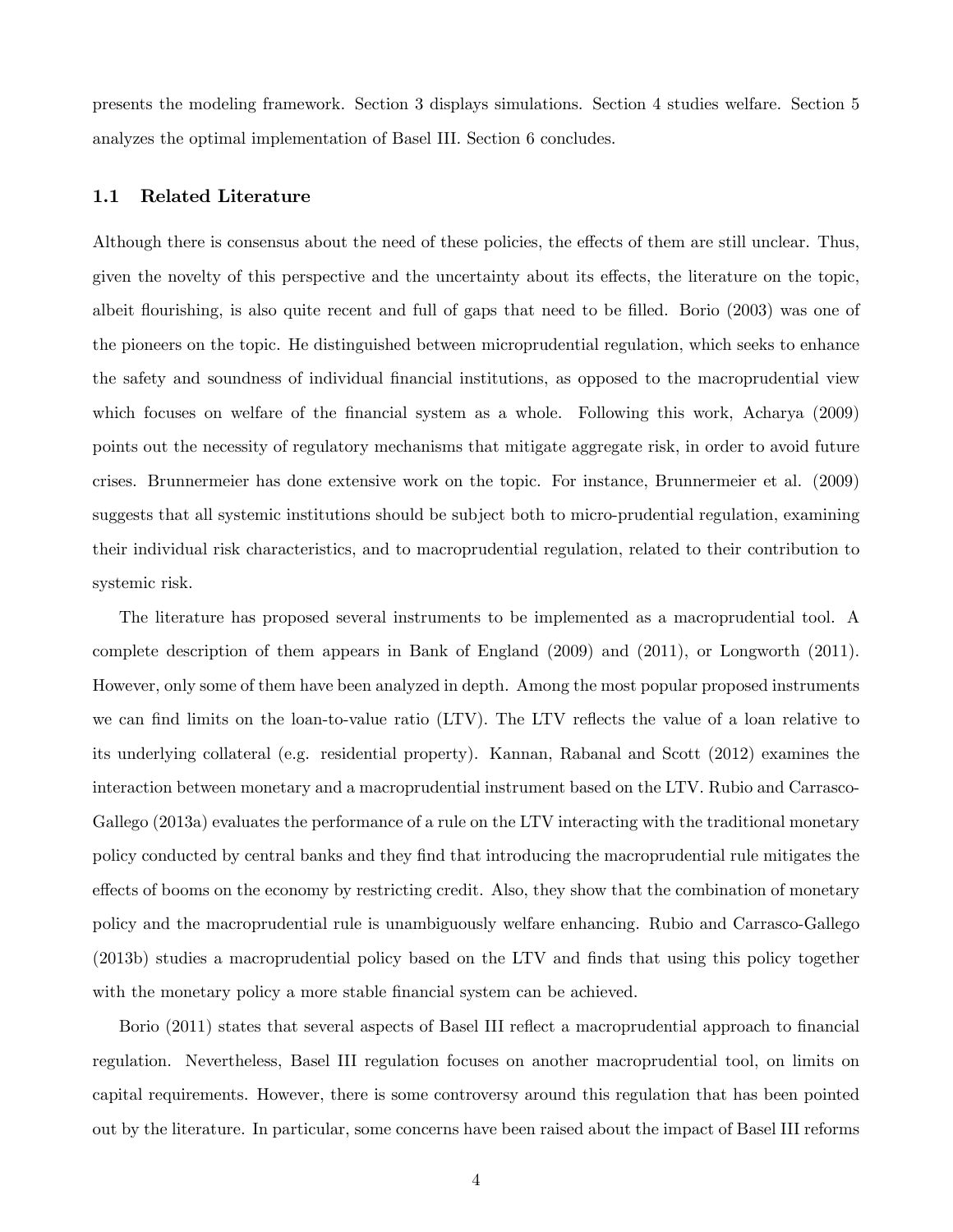on the dynamism of Önancial markets and, in turn, on investment and economic growth. The reasoning is that Basel III regulation could produce a decline in the amount of credit and impact negatively in the whole economy. Critics of Basel III consider that there is a real danger that reform will limit the availability of credit and reduce economic activity. Repullo and Saurina (2012) shows that a mechanical application of Basel III regulation would tend to reduce capital requirements when GDP growth is high and increase them when GDP growth is low. Then, if banks increase capital requirements during the crises, the credit will be reduced and the economic growth will be even lower; with a lower growth, the welfare would decrease. This is the so-called risk of pro-cyclicality, that is, Basel III could cause a deeper recession in bad times and a higher boom in good ones. Furthermore, it could have an adverse impact on growth plans of the industry, as pointed out by Kant and Jain (2013). If capital requirements ratios increase, households and industries could not borrow as much, and their plans for recovery would be affected, affecting the whole economy. Some authors have attempted to evaluate the effects of capital ratios such as Angeloni and Faia (2013) and Repullo and Suárez (2013). They compare the pro-cyclicality of Basel II and Basel I, the previous frameworks. They Önd that Basel II is more pro-cyclical than Basel I. That means that probably the newer regulation of Basel III, with even higher capital requirements ratios would boost the recession in the case that the economy is in a crisis. However, a complete welfare analysis including economic and financial stability of the new regulatory framework as a macroprudential policy is still pending for Basel III.

# 2 Model Setup

The economy features patient and impatient households, bankers and a final goods firm. Households work and consume both consumption goods and housing. Patient and impatient households are savers and borrowers, respectively. Financial intermediaries intermediate funds between consumers. Bankers are credit constrained in how much they can borrow from savers, and borrowers are credit constrained with respect to how much they can borrow from bankers. The representative firm converts household labor into the final good.

#### 2.1 Savers

Savers maximize their utility function by choosing consumption, housing and labor hours: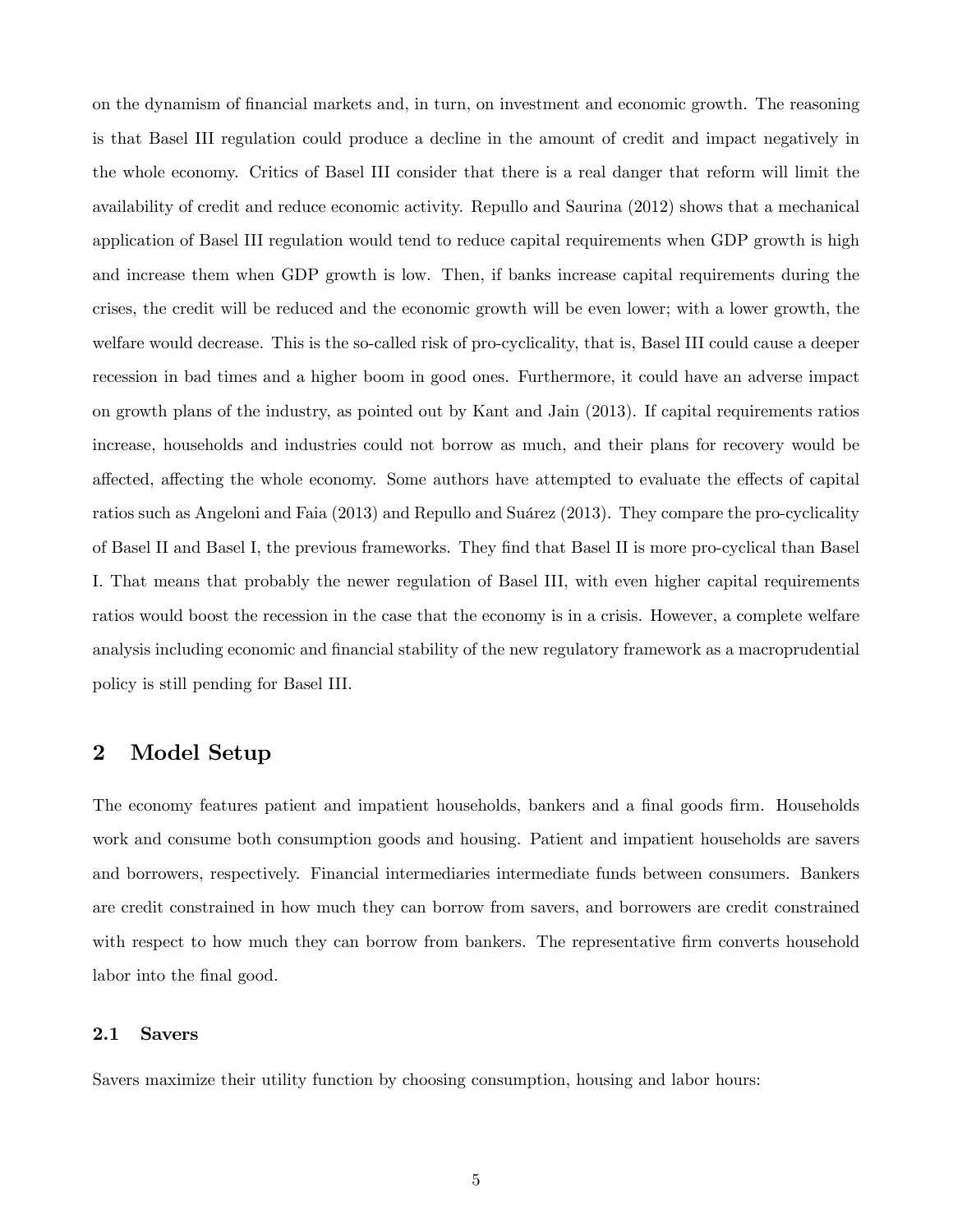$$
\max E_0 \sum_{t=0}^{\infty} \beta_s^t \left[ \log C_{s,t} + j \log H_{s,t} - \frac{(N_{s,t})^{\eta}}{\eta} \right],
$$

where  $\beta_s \in (0,1)$  is the patient discount factor,  $E_0$  is the expectation operator and  $C_{s,t}$ ,  $H_{s,t}$  and  $N_{s,t}$  represent consumption at time t, the housing stock and working hours, respectively.  $1/( \eta - 1)$  is the labor supply elasticity,  $\eta > 0$ .  $j > 0$  constitutes the relative weight of housing in the utility function. Subject to the budget constraint:

$$
C_{s,t} + D_t + q_t (H_{s,t} - H_{s,t-1}) = R_{s,t-1} D_{t-1} + W_{s,t} N_{s,t},
$$
\n(1)

where  $D_t$  denotes bank deposits,  $R_{s,t}$  is the gross return from deposits,  $q_t$  is the price of housing in units of consumption, and  $W_{s,t}$  is the wage rate. The first order conditions for this optimization problem are as follows:

$$
\frac{1}{C_{s,t}} = \beta_s E_t \left( \frac{1}{C_{s,t+1}} R_{s,t} \right)
$$
\n(2)

$$
\frac{q_t}{C_{s,t}} = \frac{j}{H_{s,t}} + \beta_s E_t \left(\frac{q_{t+1}}{C_{s,t+1}}\right)
$$
\n(3)

$$
W_{s,t} = (N_{s,t})^{n-1} C_{s,t}
$$
\n(4)

Equation (2) is the Euler equation, the intertemporal condition for consumption. Equation (3) represents the intertemporal condition for housing, in which, at the margin, benefits for consuming housing equate costs in terms of consumption. Equation (4) is the labor-supply condition.

#### 2.2 Borrowers

Borrowers solve:

$$
\max E_0 \sum_{t=0}^{\infty} \beta_b^t \left[ \log C_{b,t} + j \log H_{b,t} - \frac{(N_{b,t})^{\eta}}{\eta} \right],
$$

where  $\beta_b \in (0,1)$  is impatient discount factor, subject to the budget constraint and the collateral constraint:

$$
C_{b,t} + R_{b,t}B_{t-1} + q_t(H_{b,t} - H_{b,t-1}) = B_t + W_{b,t}N_{b,t},
$$
\n
$$
\tag{5}
$$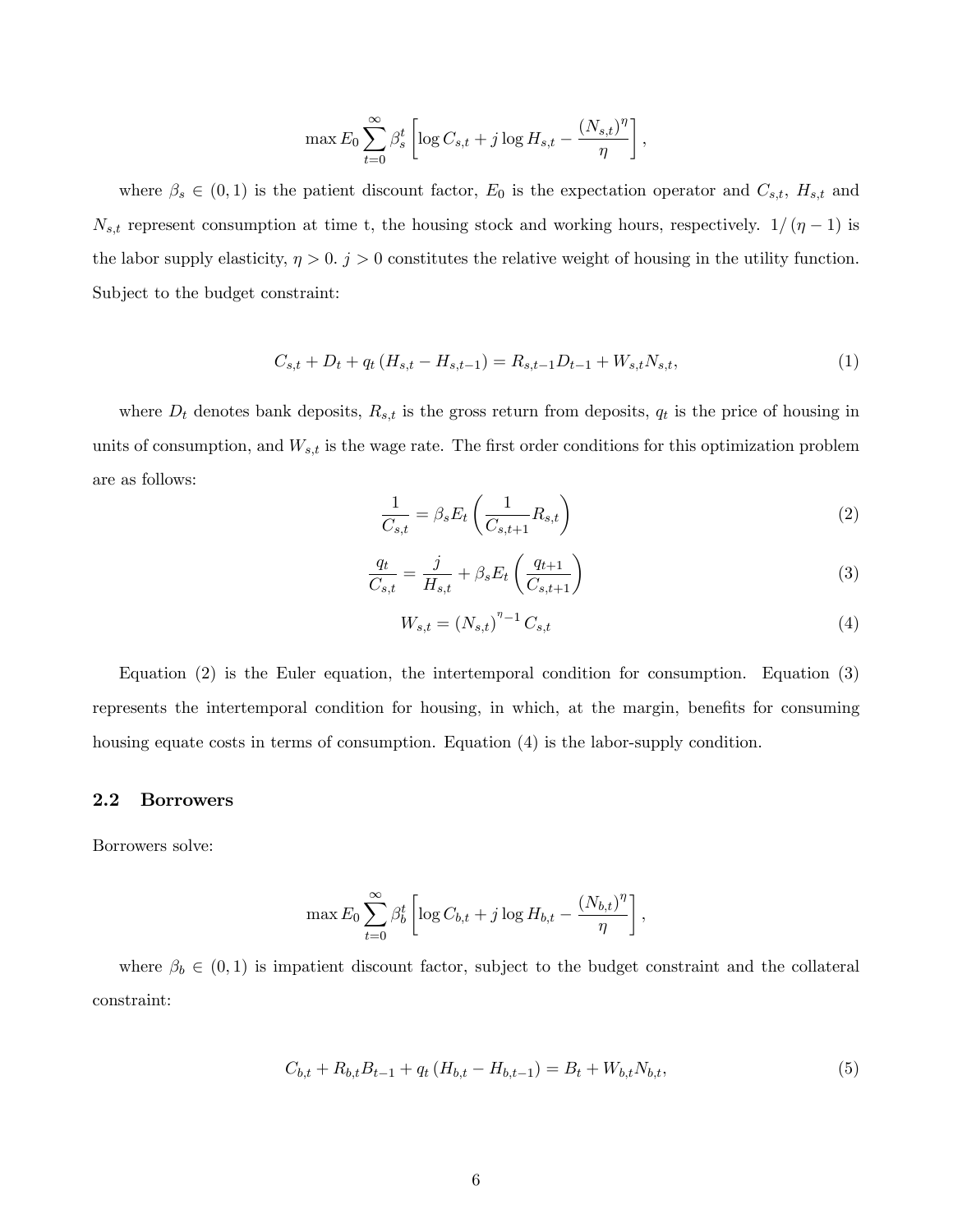$$
B_t \le E_t \left( \frac{1}{R_{b,t+1}} k q_{t+1} H_{b,t} \right),\tag{6}
$$

where  $B_t$  denotes bank loans and  $R_{b,t}$  is the gross interest rate.  $k_t$  can be interpreted as a loan-tovalue ratio. The borrowing constraint limits borrowing to the present discounted value of their housing holdings. The first order conditions are as follows:

$$
\frac{1}{C_{b,t}} = \beta_b E_t \left( \frac{1}{C_{b,t+1}} R_{b,t+1} \right) + \lambda_{b,t},
$$
\n(7)

$$
\frac{j}{H_{b,t}} = E_t \left( \frac{1}{C_{b,t}} q_t - \beta_b E_t \left( \frac{q_{t+1}}{C_{b,t+1}} \right) \right) - \lambda_{b,t} \frac{1}{R_{b,t+1}} k q_{t+1},\tag{8}
$$

$$
W_{b,t} = (N_{b,t})^{n-1} C_{b,t},
$$
\n(9)

where  $\lambda_{b,t}$  denotes the multiplier on the borrowing constraint.<sup>1</sup> These first order conditions can be interpreted analogously to the ones of savers.

#### 2.3 Financial Intermediaries

Financial intermediaries solve the following problem:

$$
\max E_0 \sum_{t=0}^{\infty} \beta_f^t \left[ \log C_{f,t} \right],
$$

where  $\beta_f \in (0,1)$  is the financial intermediary discount factor, subject to the budget constraint and the collateral constraint:

$$
C_{f,t} + R_{s,t-1}D_{t-1} + B_t = D_t + R_{b,t}B_{t-1},
$$
\n(10)

where the right-hand side measures the sources of funds for the financial intermediary; household deposits and repayments from borrowers on previous loans. The funds can be used to pay back depositors and to extend new loans, or can be used for their own consumption. As in Iacoviello (2013), we assume that the bank, by regulation, is constrained by the amount of assets less liabilities. That is, there is a capital requirement ratio. We define capital as assets less liabilities, so that, the fraction of capital with

<sup>1</sup>Through simple algebra it can be shown that the Lagrange multiplier is positive in the steady state and thus the collateral constraint holds with equality.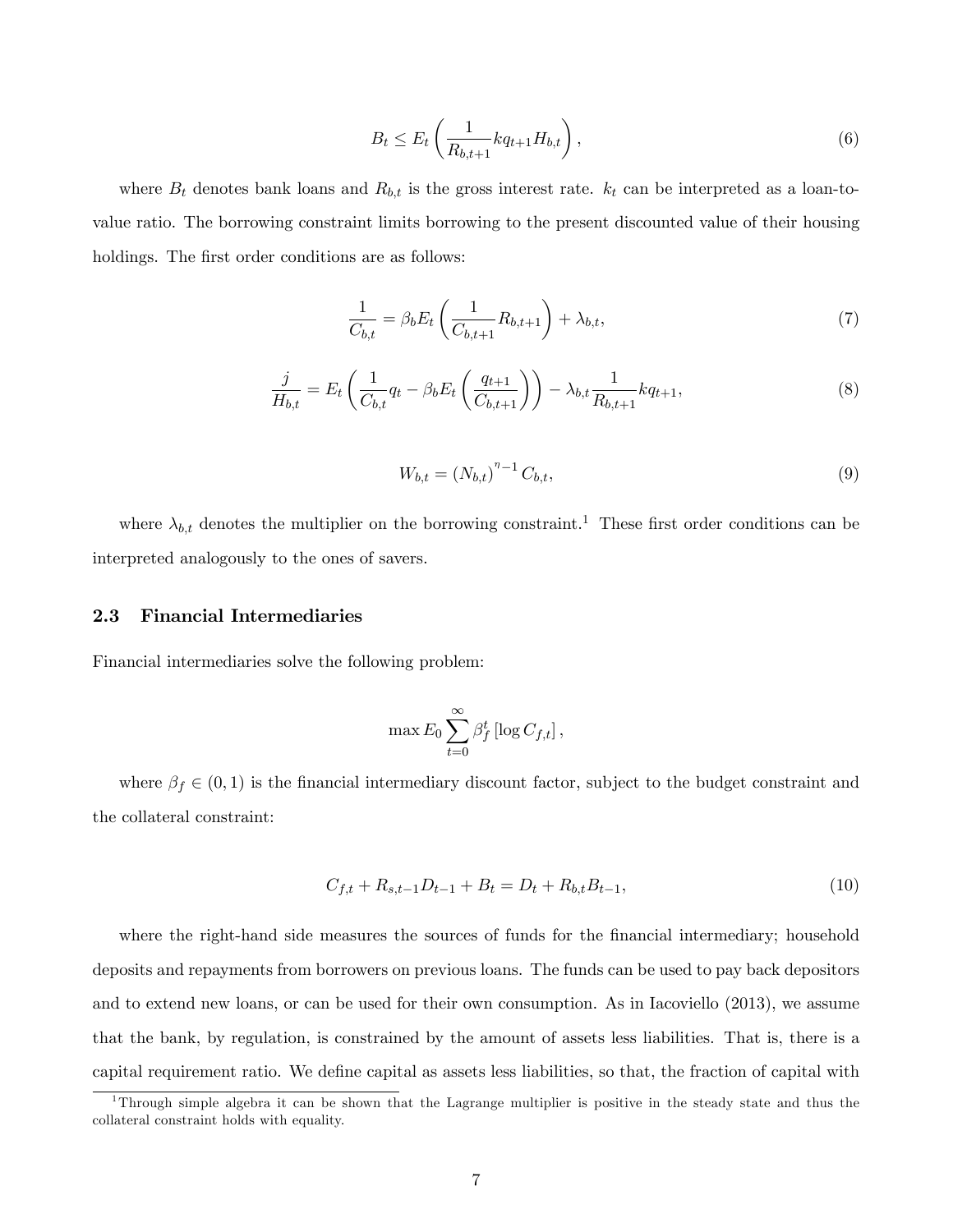respect to assets has to be larger to a certain ratio:

$$
\frac{B_t - D_t}{B_t} \ge CRR.
$$
\n<sup>(11)</sup>

Simple algebra shows that this relationship can be rewritten as:

$$
D_t \le (1 - CRR) B_t,\tag{12}
$$

If we define  $\gamma = (1 - CRR)$ , we can reinterpret the capital requirement ratio condition as a standard collateral constraint, so that banks liabilities cannot exceed a fraction of its assets, which can be used as collateral:

$$
D_t \le \gamma B_t,\tag{13}
$$

where  $\gamma < 1$ . The first order conditions for deposits and loans are as follows:

$$
\frac{1}{C_{f,t}} = \beta_f E_t \left( \frac{1}{C_{f,t+1}} R_{s,t} \right) + \lambda_{f,t},\tag{14}
$$

$$
\frac{1}{C_{f,t}} = \beta_f E_t \left( \frac{1}{C_{f,t+1}} R_{e,t+1} \right) + \gamma \lambda_{f,t},\tag{15}
$$

where  $\lambda_{f,t}$  denotes the multiplier on the financial intermediary's borrowing constraint.<sup>2</sup>

## 2.4 Firms

The problem for the final good firms is standard and static:

$$
\max \Pi_t = Y_t - W_{s,t} N_{s,t} - W_{b,t} N_{b,t},
$$

$$
Y_t = A_t N_{s,t}^{\alpha} N_{b,t}^{1-\alpha},\tag{16}
$$

where  $A_t$  represents a technology parameter. The problem delivers the standard first-order conditions, which represent the labor-demand equations:

<sup>&</sup>lt;sup>2</sup>Financial intermediaries have a discount factor  $\beta_f$  <  $\beta_s$ . This condition ensures that the collateral constraint of the intermediary holds with equality in the steady state, since  $\lambda_f = \frac{\beta_s - \beta_f}{\beta_s} > 0$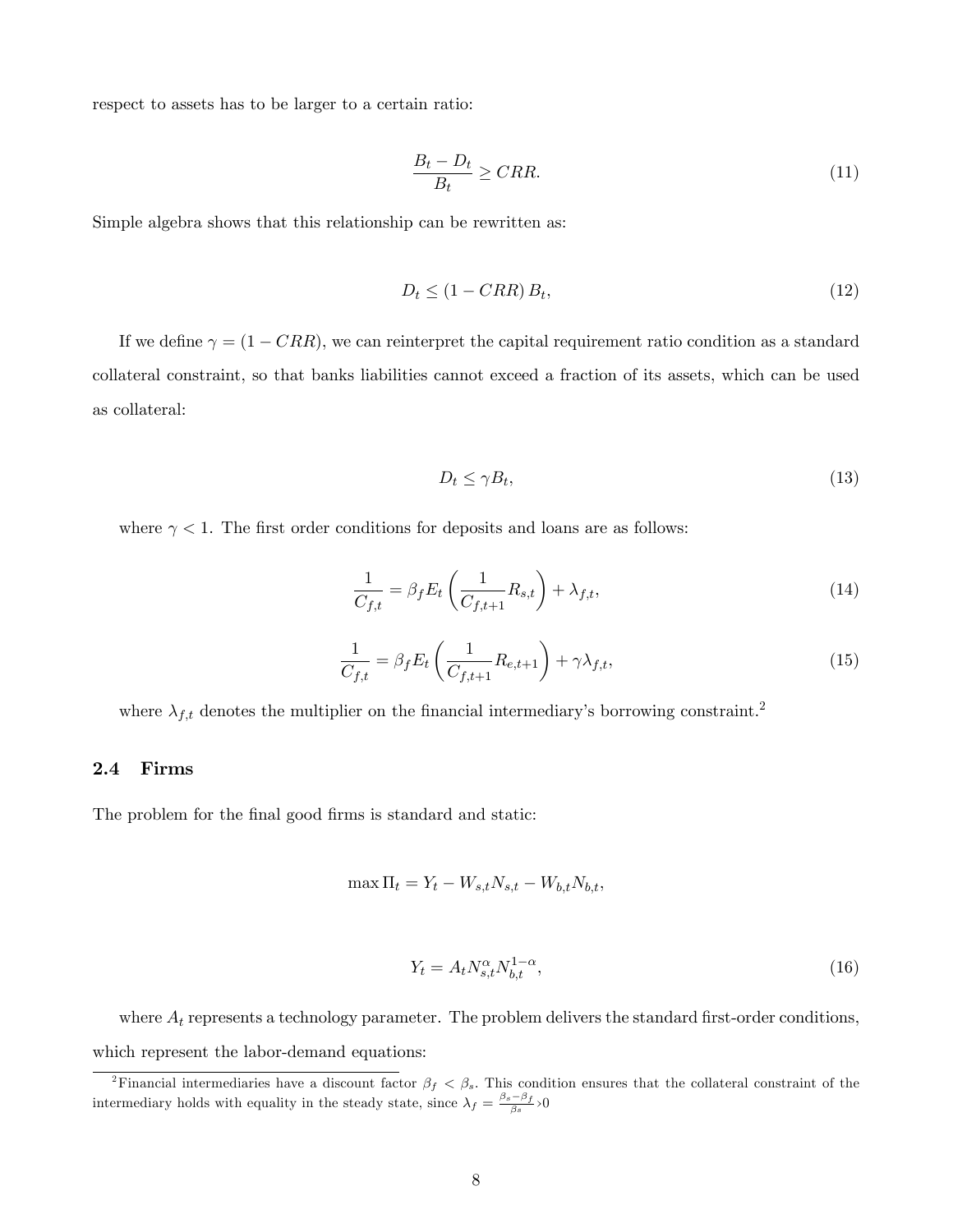$$
W_{s,t} = \frac{\alpha Y_t}{N_{s,t}},\tag{17}
$$

$$
W_{b,t} = \frac{(1 - \alpha)Y_t}{N_{b,t}}.\tag{18}
$$

## 2.5 Equilibrium

The total supply of housing is fixed and it is normalized to unity. The market clearing conditions are as follows:

$$
Y_t = C_{s,t} + C_{b,t} + C_{f,t},\tag{19}
$$

$$
H_{s,t} + H_{b,t} = 1.
$$
\n(20)

# 3 Simulation

#### 3.1 Parameter Values

The discount factor for savers,  $\beta_s$ , is set to 0.99 so that the annual interest rate is 4% in steady state. The discount factor for the borrowers is set to  $0.98<sup>3</sup>$ . As in Iacoviello (2011), we set the discount factors for the bankers at 0.965 which, together with the bank leverage parameters implies a spread of about 1 percent (on an annualized basis) between lending and deposit rates. The steady-state weight of housing in the utility function,  $j$ , is set to 0.1 in order for the ratio of housing wealth to GDP to be approximately 1.40 in the steady state, consistent with the US data. We set  $\eta = 2$ , implying a value of the labor supply elasticity of 1.<sup>4</sup> For the parameters controlling leverage, we set k and  $\gamma$  to 0.90, which implies a capital requirement ratio of  $10\%$ , in line with the US data.<sup>5</sup> The labor income share for savers is set to 0.64, following the estimate in Iacoviello (2005). We assume that technology,  $A_t$ , follows an autoregressive process with 0:9 persistence and a normally distributed shock. Table 1 presents a summary of the parameter values used:

 $3$ Lawrance (1991) estimated discount factors for poor consumers at between 0.95 and 0.98 at quarterly frequency. We take the most conservative value.

<sup>&</sup>lt;sup>4</sup>Microeconomic estimates usually suggest values in the range of 0 and 0.5 (for males). Domeij and Flodén (2006) show that in the presence of borrowing constraints this estimates could have a downward bias of 50%.

<sup>5</sup> See Iacoviello (2011).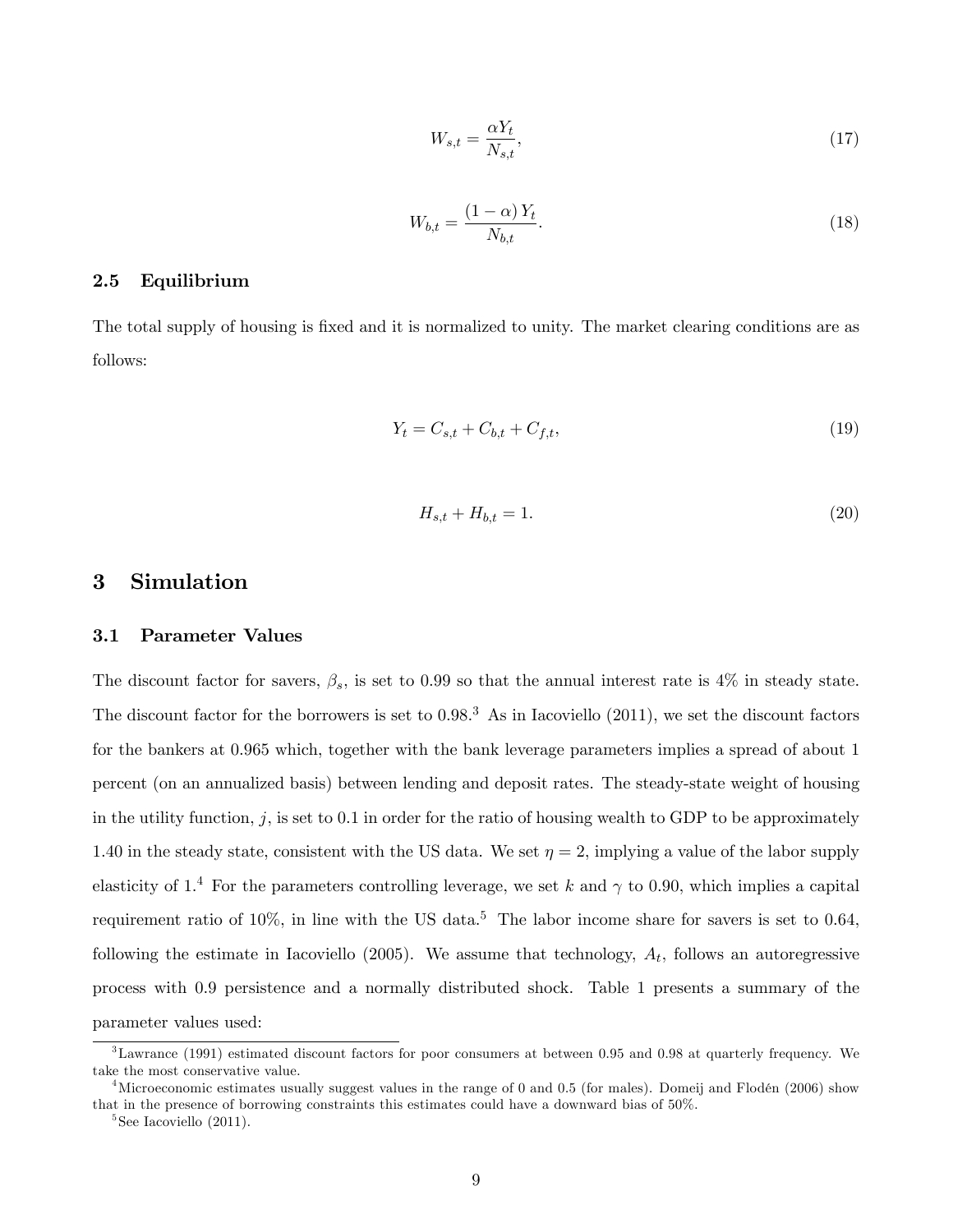

Figure 1: Impulse responses to a technology shock.

| Table 1: Parameter Values |                |                                            |  |  |
|---------------------------|----------------|--------------------------------------------|--|--|
| $\beta_s$                 | .99            | Discount Factor for Savers                 |  |  |
| $\beta_b$                 | .98            | Discount Factor for Borrowers              |  |  |
| $\beta_f$                 | .965           | Discount Factor for Banks                  |  |  |
| $\dot{j}$                 | $\cdot$ 1      | Weight of Housing in Utility Function      |  |  |
| $\eta$                    | $\overline{2}$ | Parameter associated with labor elasticity |  |  |
| k <sub>i</sub>            | .90            | Loan-to-value ratio                        |  |  |
| CRR                       | .10            | Capital Requirement ratio                  |  |  |
| $\alpha$                  | .64            | Labor income share for Savers              |  |  |
| $\rho_A$                  | .9             | Technology persistence                     |  |  |

## 3.2 Dynamics

#### 3.2.1 Baseline Model

In this section, we simulate the impulse responses of the baseline model given a positive technology shock and a house-price shock to illustrate the dynamics of the model. Both shocks represent a boom for the economy, in the sense that they increase output, house prices and therefore borrowing and consumption.

Figure 1 presents the impulse responses to a 1 percent shock to technology. Given the increase in technology, output increases and thus, consumption for the three agents increases. Borrowing increases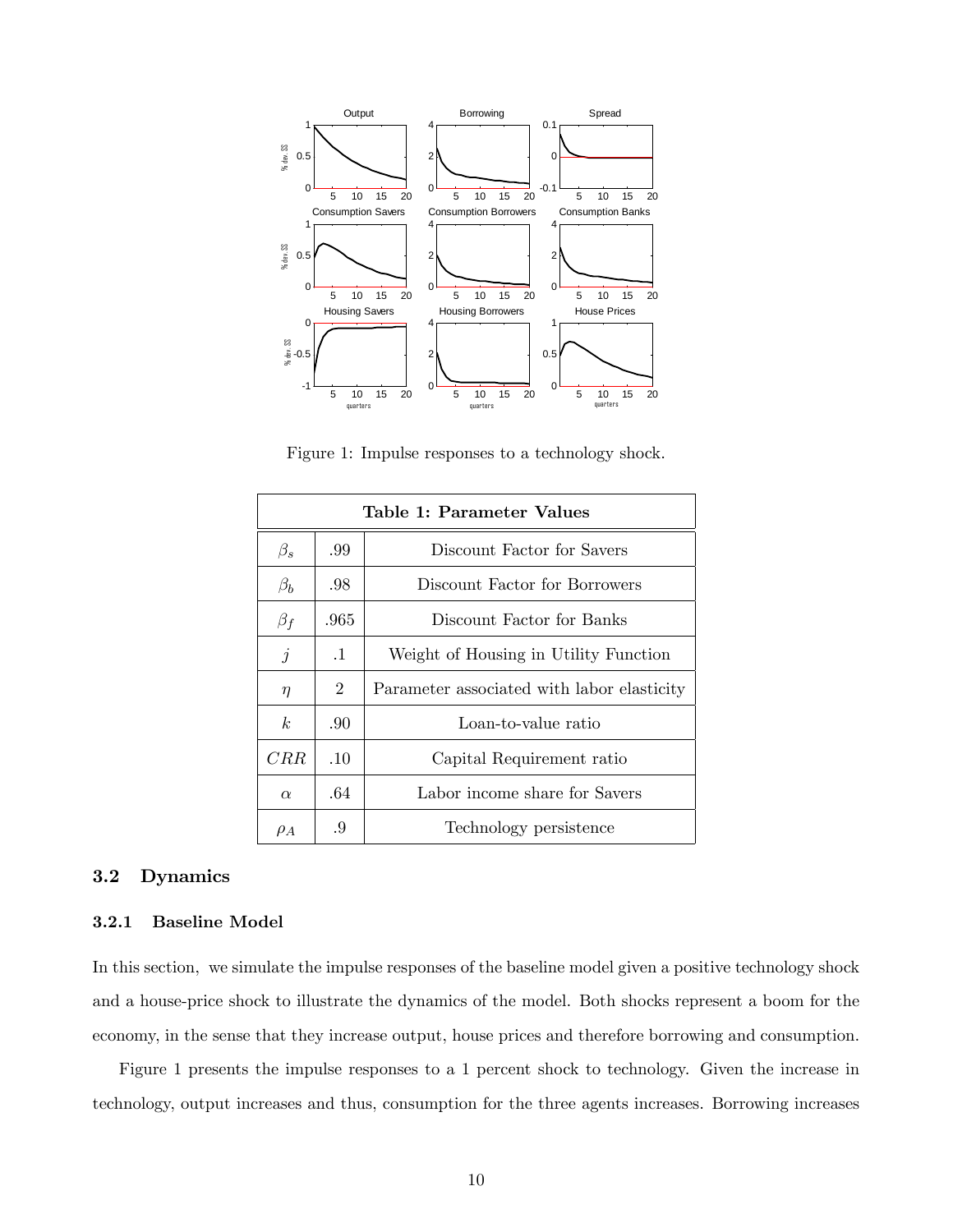

Figure 2: Impulse responses to a technology shock. Different capital requirement ratios.

and borrowers demand more housing, which is compensated by a decrease in the housing by the savers, given that the supply of housing is Öxed. The increase in house prices increases consumption for borrowers further, given the collateral constraint they face. In this model, wealth effects are present through the collateral constraint. Situations in which house prices increase make the value of the collateral higher, and thus, wealth effects expand the economy even further.

#### 3.2.2 Different Capital Requirements

In order to understand the effect of the regulation on banks on the dynamics, here we simulate the model for different capital requirement ratios.

Figure 2 presents impulse responses to a technology shock. We observe that, when the capital requirement ratio increases, borrowing decreases and therefore borrowers consume less. Banks, since they are not able to lend as much, also suffer a decrease in their consumption. However, the effect is the opposite for savers. The overall effects are distributional and they do not affect the aggregate.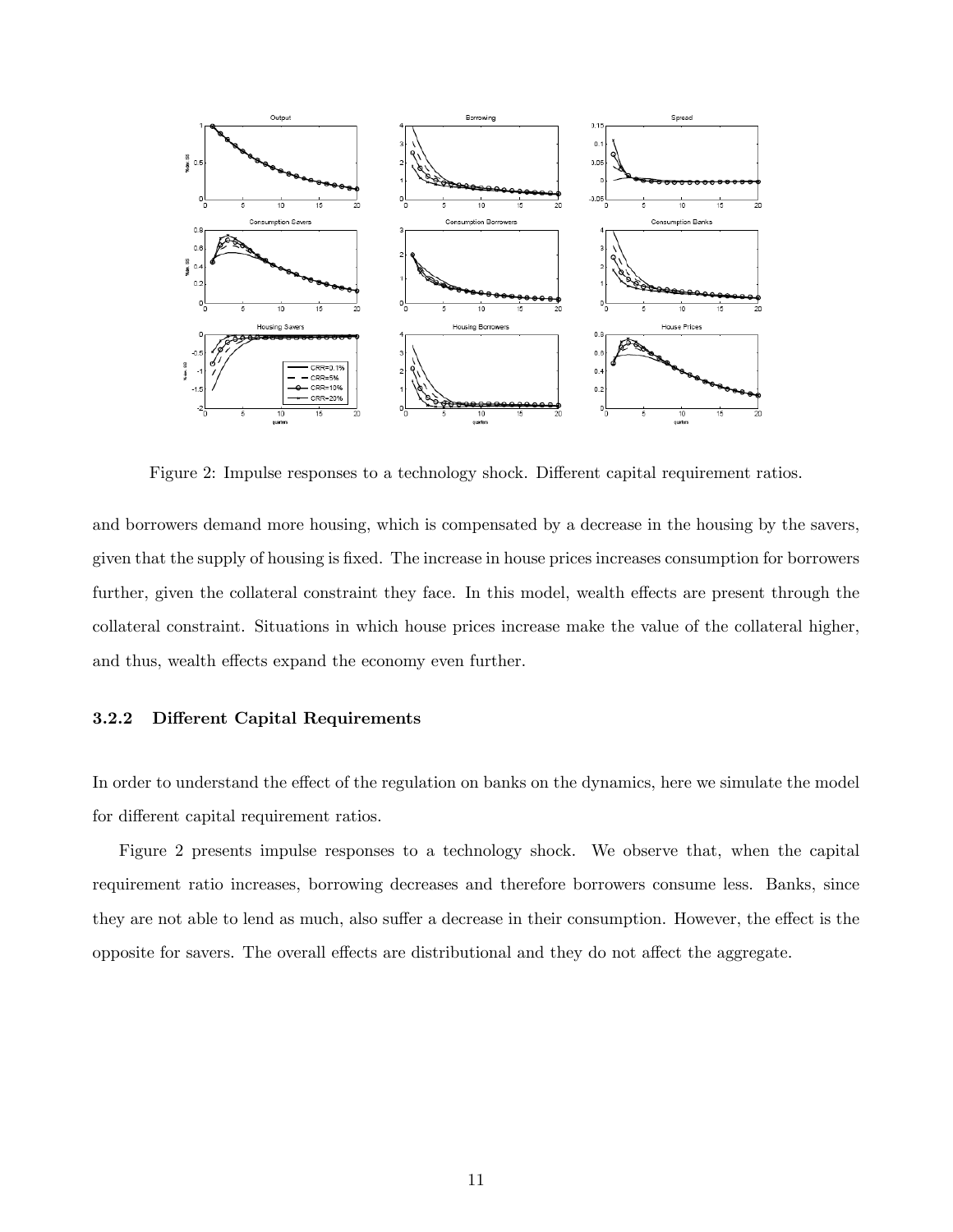## 4 Welfare

#### 4.1 Welfare Measure

To assess the normative implications of the different policies, we numerically evaluate the welfare derived in each case. As discussed in Benigno and Woodford (2008), the two approaches that have recently been used for welfare analysis in DSGE models include either characterizing the optimal Ramsey policy, or solving the model using a second-order approximation to the structural equations for given policy and then evaluating welfare using this solution. As in Mendicino and Pescatori (2007), we take this latter approach to be able to evaluate the welfare of the three types of agents separately.<sup>6</sup> The individual welfare for savers, borrowers, and the financial intermediary, respectively, as follows:

$$
W_{s,t} \equiv E_t \sum_{m=0}^{\infty} \beta_s^m \left[ \log C_{s,t+m} + j \log H_{s,t+m} - \frac{(N_{s,t+m})^{\eta}}{\eta} \right],
$$
 (21)

$$
W_{b,t} \equiv E_t \sum_{m=0}^{\infty} \beta_b^m \left[ \log C_{b,t+m} + j \log H_{b,t+m} - \frac{(N_{b,t+m})^{\eta}}{\eta} \right],
$$
 (22)

$$
W_{f,t} \equiv E_t \sum_{m=0}^{\infty} \beta_f^m \left[ \log C_{f,t+m} \right]. \tag{23}
$$

Following Mendicino and Pescatori (2007), we define social welfare as a weighted sum of the individual welfare for the different types of households:

$$
W_t = (1 - \beta_s) W_{s,t} + (1 - \beta_b) W_{b,t} + (1 - \beta_f) W_{f,t}.
$$
\n(24)

Each agent's welfare is weighted by her discount factor, respectively, so that the all the groups receive the same level of utility from a constant consumption stream.

## 4.2 Capital Requirement Ratios

Figure 3 presents the welfare change that each group experiments when increasing the capital requirement ratio for banks. We see that there is a welfare trade-off between borrowers and savers. While savers are better off when banks are required to hold more capital, borrowers are worse off with this measure.

 $6$ We used the software Dynare to obtain a solution for the equilibrium implied by a given policy by solving a second-order approximation to the constraints, then evaluating welfare under the policy using this approximate solution, as in Schmitt-Grohe and Uribe (2004). See Monacelli (2006) for an example of the Ramsey approach in a model with heterogeneous consumers.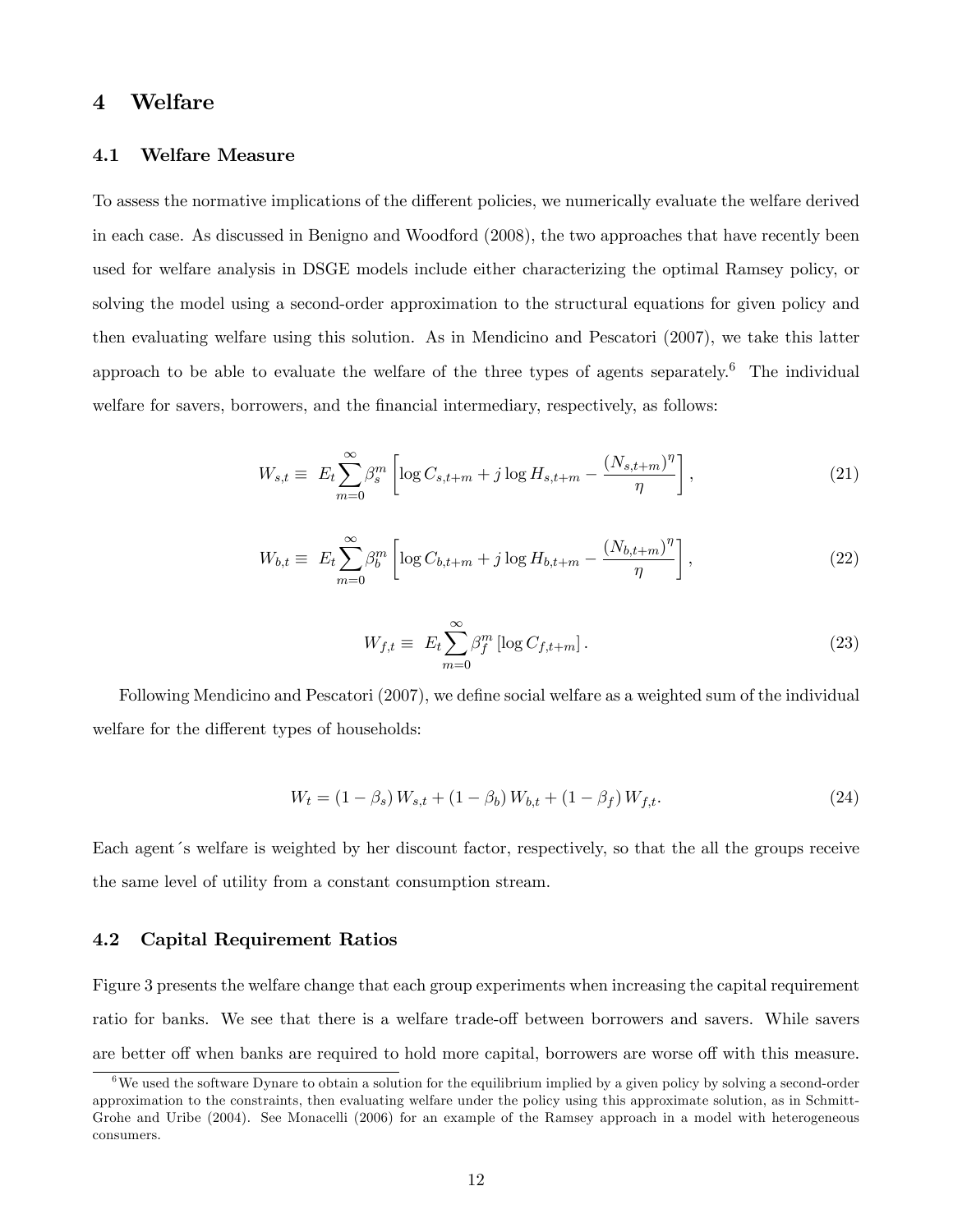

Figure 3: Welfare gains from increasing the capital requirement ratio.

The reason is that increasing capital requirements does not allow borrowers borrow as much as they would like and their consumption decreases. For banks, welfare starts to increase for larger values of the capital requirement ratio. When capital requirements are very large, banks cannot lend and they are able to transform all their assets into consumption. If we look at the welfare of the households, we see that increasing capital requirements is welfare increasing, that is, the welfare gain experimented by the savers compensates the loss of the borrowers. Total welfare mimics the pattern of banks, given that their gains are very large and dominate welfare of the other groups of the economy.<sup>7</sup>

# 5 Optimal Implementation of Basel III

Basel III states that there should be an extra discretionary capital buffer that should avoid excessive credit growth. However, it does not specify the criteria to change the capital requirement or under which conditions. Here, we propose a rule that includes credit growth, house prices and output to state what the optimal implementation of Basel III would be, that is, the one that would maximize welfare:

$$
CRR_t = (CRR_{SS}) \left(\frac{B_t}{B_{t-1}}\right)^{\phi_b} \left(\frac{Y_t}{Y}\right)^{\phi_y} \left(\frac{q_t}{q}\right)^{\phi_q}
$$
\n(25)

<sup>&</sup>lt;sup>7</sup>We eliminate banks from the welfare function in the "Households" panel to observe a cleaner pattern.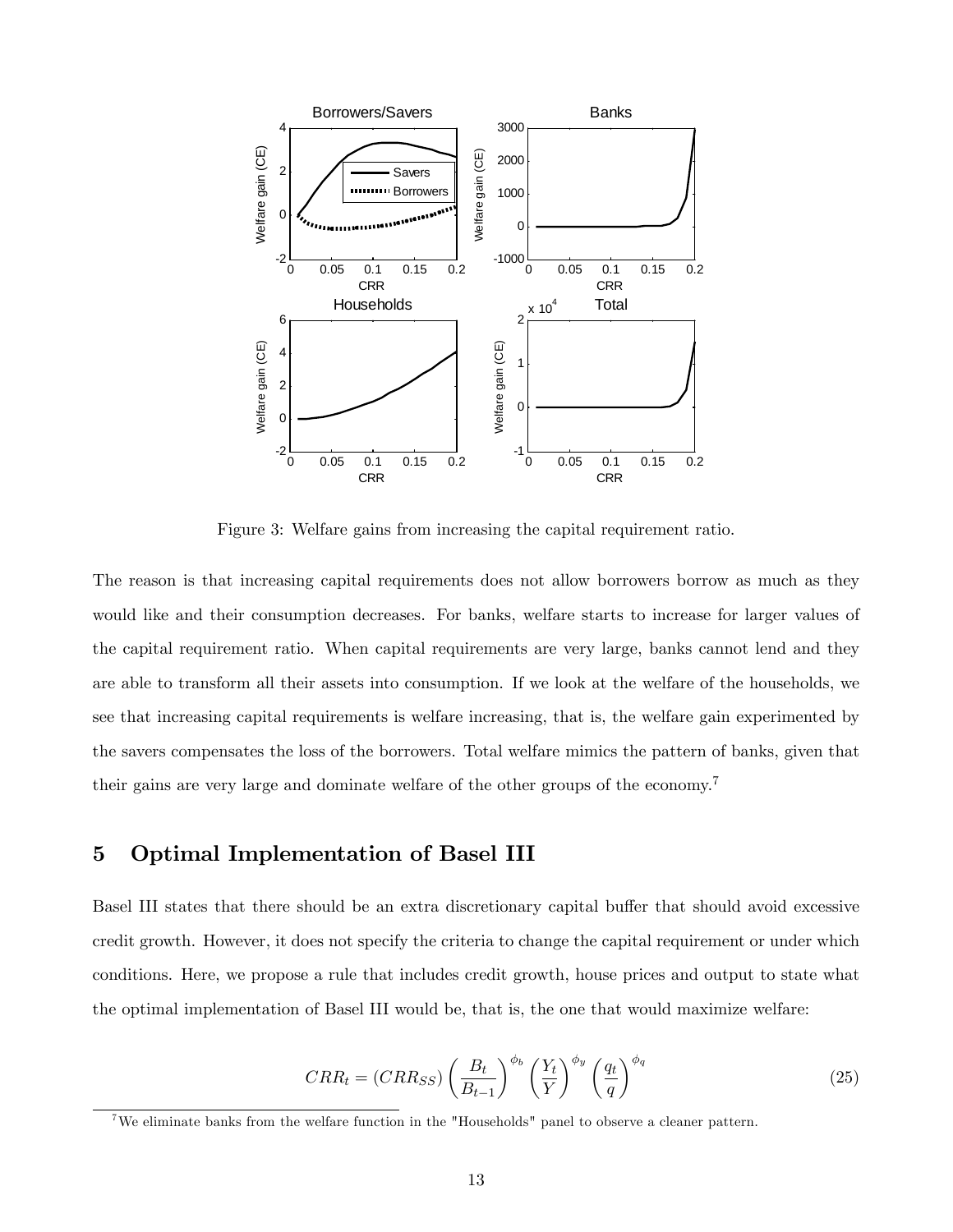This rule states that whenever regulators observe that credit is growing, or output and house prices are above their steady-state value, they automatically increase the capital requirement ratio to avoid an excess in credit.

#### 5.1 Optimal Parameters

Table 2 presents the optimal parameters in equation (25) that maximize social welfare and compare results in terms of welfare gains with respect to the benchmark (no regulation). We see that under Basel I and II (first column), only savers benefit from higher capital requirements, with respect to the no regulation situation. The third column presents the increase in capital requirements stated in Basel III, however, it does not take into account the seasonal buffer. We see that increasing further the capital requirements as in Basel III is also beneficial for savers, but the whole society keeps losing welfare. However, optimally implementing the macroprudential component of Basel III manages to increase total welfare. However, the losers in this case are the savers. Both borrowers and banks benefit from this measure, since it provides a more stable financial scenario.

| Table 2: Optimal Implementation of Basel III |         |               |                                          |  |  |
|----------------------------------------------|---------|---------------|------------------------------------------|--|--|
|                                              |         |               | Basel I, II Basel III Basel III+Macropru |  |  |
| $CRR_{SS}$                                   | 8\%     | $8\% + 2.5\%$ | $8\% + 2.5\%$                            |  |  |
| $\phi_h^*$                                   |         |               | 0.1                                      |  |  |
| $\phi_y^*$                                   |         |               | 1.9                                      |  |  |
| $\phi_q^*$                                   |         |               | 1.6                                      |  |  |
| Welfare gain                                 |         |               |                                          |  |  |
| <i>Savers</i>                                | 2.97    | 3.29          | $-0.88$                                  |  |  |
| <i>Borrowers</i>                             | $-0.58$ | $-0.49$       | 2.61                                     |  |  |
| <b>Banks</b>                                 | $-0.99$ | $-0.98$       | 1.58                                     |  |  |
| Total                                        | $-0.99$ | $-0.96$       | 4.61                                     |  |  |

## 5.2 Simulations

Here, we simulate the model for the Basel I and II requirements compared with Basel III. Basel I and II require a total capital of 8%. In order to simulate Basel III, we consider a capital requirement of 2.5%, that is, 10.5% in the steady state, together with the optimal macroprudential rule found in the previous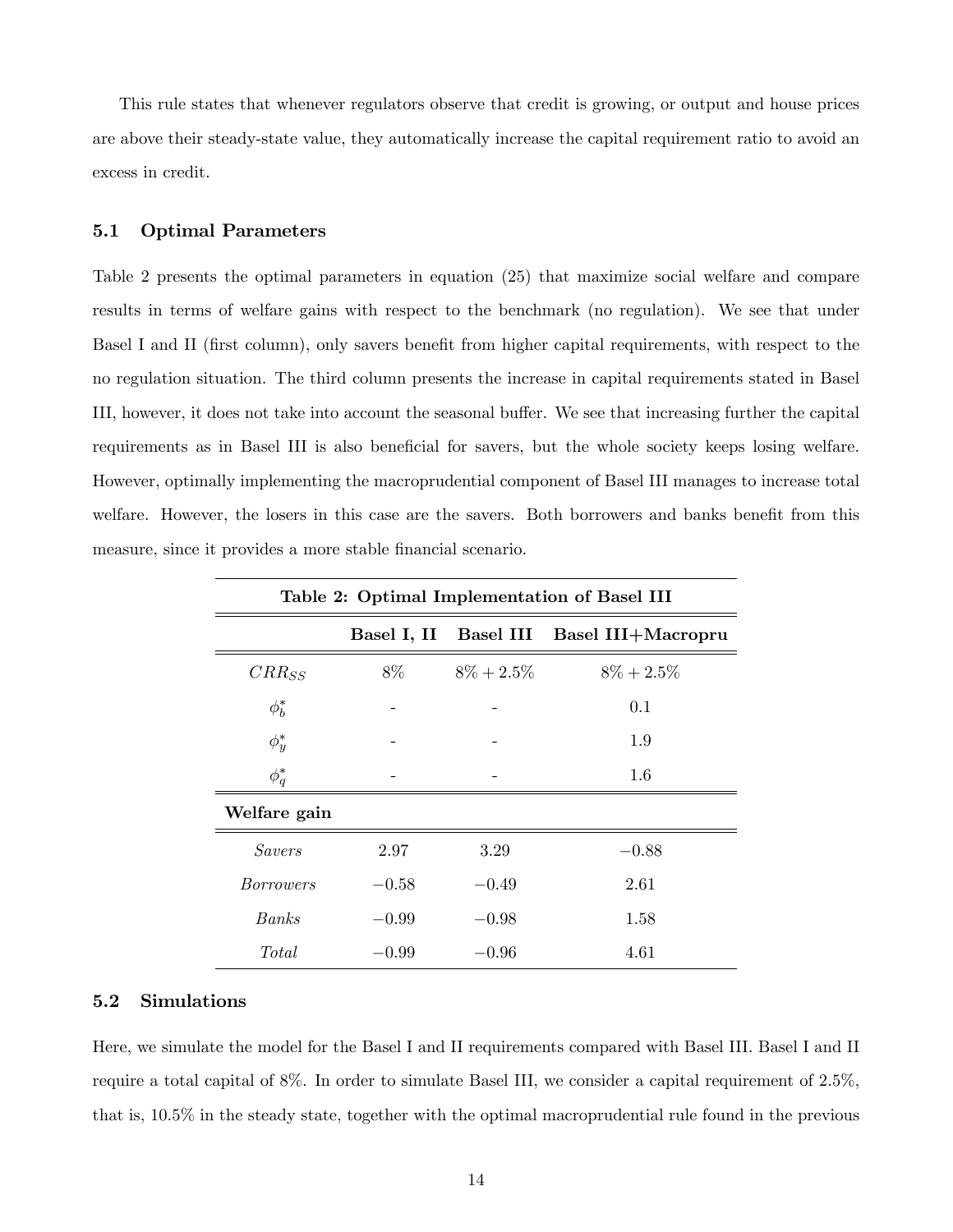

Figure 4: Impulse responses to a technology shock. Basel I, II versus Basel III.

section.

Figure 4 presents the model impulse responses to a technology shock for the two alternative scenarios: Basel I, II and Basel III. We see that under Basel III, following the technology shock, the capital requirement increases about 2% with respect to its steady state, while it remains at the steady state under Basel I, II. This higher capital requirement under Basel III makes that borrowing does not increase as much with the shock. Then, borrowers and banks can consume less under Basel III but this is compensated by an increase in consumption by savers, which offsets aggregate differences. However, we obtain a more stable Önancial scenario and a higher welfare.

# 6 Concluding Remarks

In this paper, we take as a baseline a dynamic stochastic general equilibrium (DSGE) model, which features a housing market and a financial intermediary, in order to evaluate the welfare achieved by Basel I, II, and III. Therefore, in the model, there are three types of agents: savers, borrowers and banks. Borrowers are constrained in the amount they can borrow. Banks are constrained in the amount they can lend, that is, there is a capital requirement ratio for banks.

First, we evaluate how the model responds to changes in the capital requirement. We observe that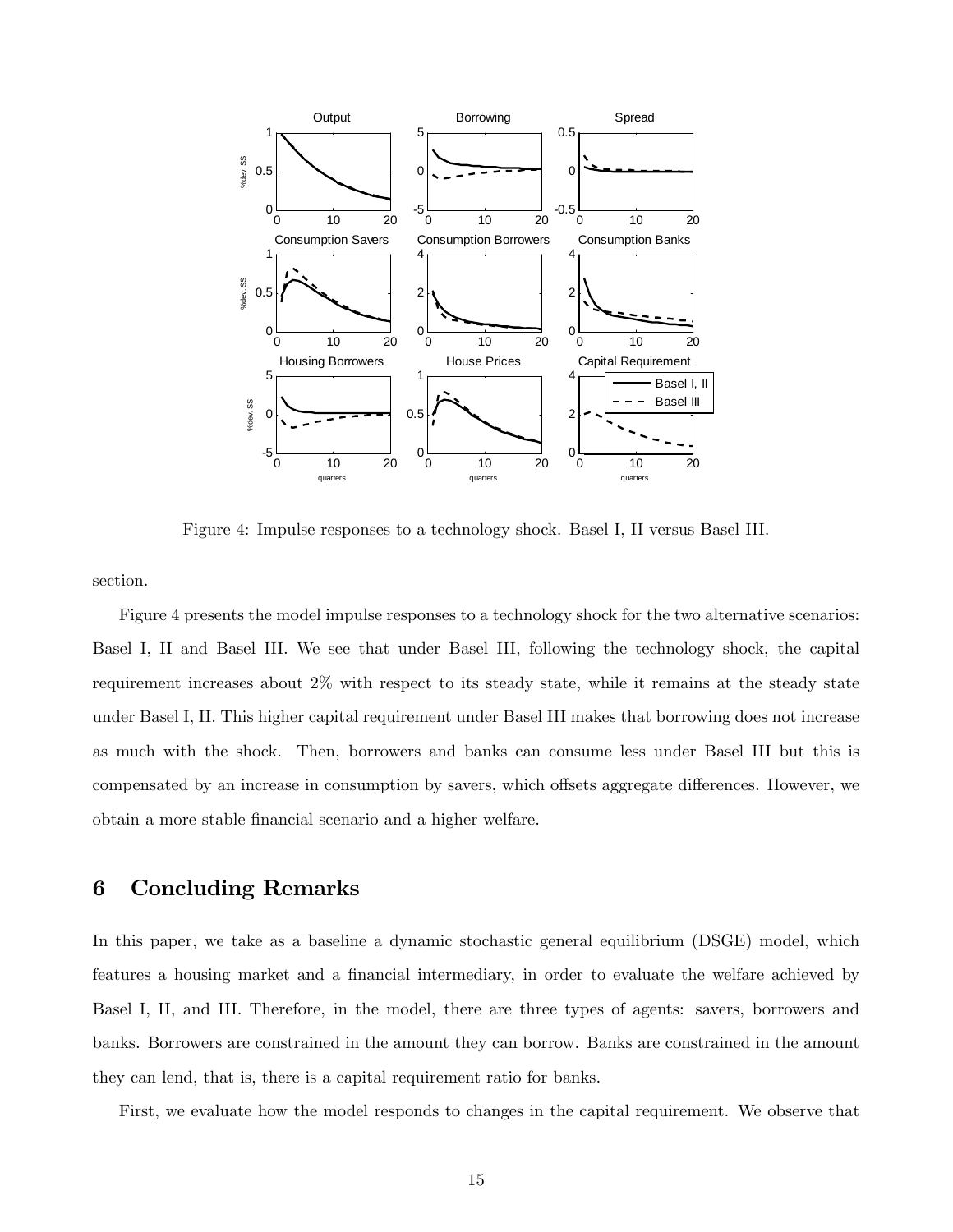higher capital requirements decrease the quantity of borrowing in the economy and as a consequence, both borrowers and banks can consume less. This is offset by higher consumption by savers. In terms of welfare, savers are better off if capital requirements increase, while borrowers are worse off. For banks, welfare increases a great deal after a capital requirement threshold because for very high capital requirements, they can consume all their assets.

Then, we compare Basel I and II with respect to Basel III in terms of dynamics and welfare. In order to do that, we propose a rule for the capital buffer of Basel III. Following this rule, capital requirements would respond to credit growth, output and house prices. We find the optimal parameters of the rule that maximize welfare. Using the optimized parameters, we simulate the model and observe that, after a technology shock, capital requirements increase further in Basel III, given the macroprudential measure. This extra increase in capital requirements cuts borrowing further, achieving the goal of the regulation. In terms of welfare, we see that the macroprudential component of Basel III delivers higher welfare for society than a situation with no regulation.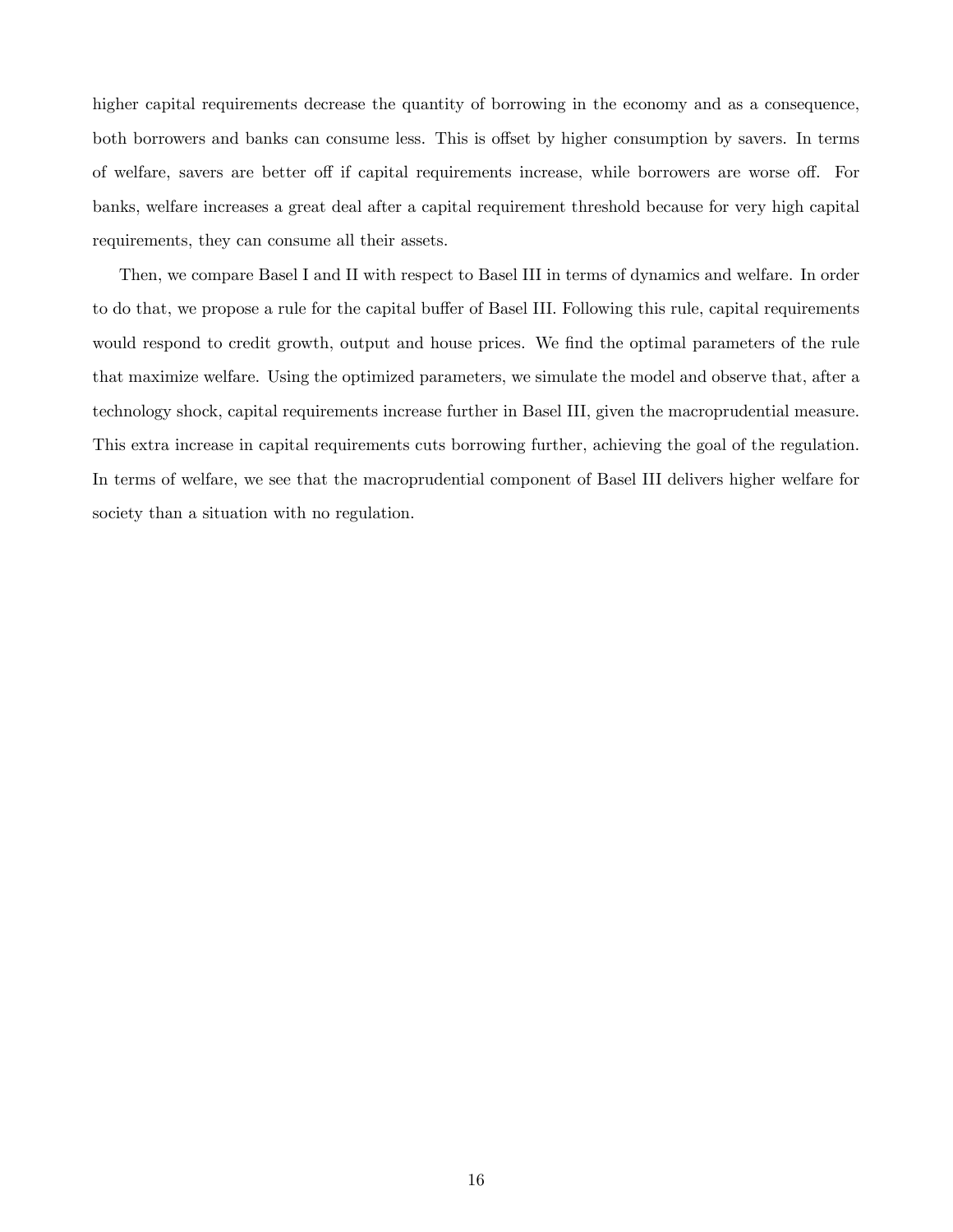# Appendix

Steady-State of the main model

$$
C_s + D = R_s D + W_s N_s,\t\t(26)
$$

$$
R_s = \frac{1}{\beta_s} \tag{27}
$$

$$
\frac{qH_s}{C_s} = \frac{j}{(1-\beta_s)}\tag{28}
$$

$$
W_s = \left(N_s\right)^{\eta - 1} C_s \tag{29}
$$

$$
C_b = \frac{\beta_s - 1}{\beta_s} B + W_b N_b,\tag{30}
$$

$$
B = \beta_s k q H_b,\tag{31}
$$

$$
\lambda_b = (\beta_s - \beta_b),\tag{32}
$$

$$
\frac{1}{C_b} \left( q - \left( \beta_s - \beta_b \right) \beta_s kq - \beta_b q \right) = \frac{j}{H_b},\tag{33}
$$

$$
W_b = (N_b)^{n-1} C_b,\tag{34}
$$

$$
C_f + B_t = \frac{\beta_s - 1}{\beta_s} D + R_b B,\tag{35}
$$

$$
\frac{D}{B} = \gamma,\tag{36}
$$

$$
\lambda_f = (\beta_s - \beta_f),
$$
\n
$$
\frac{1 - \gamma (\beta_s - \beta_f)}{\beta_f} = R_b,
$$
\n(37)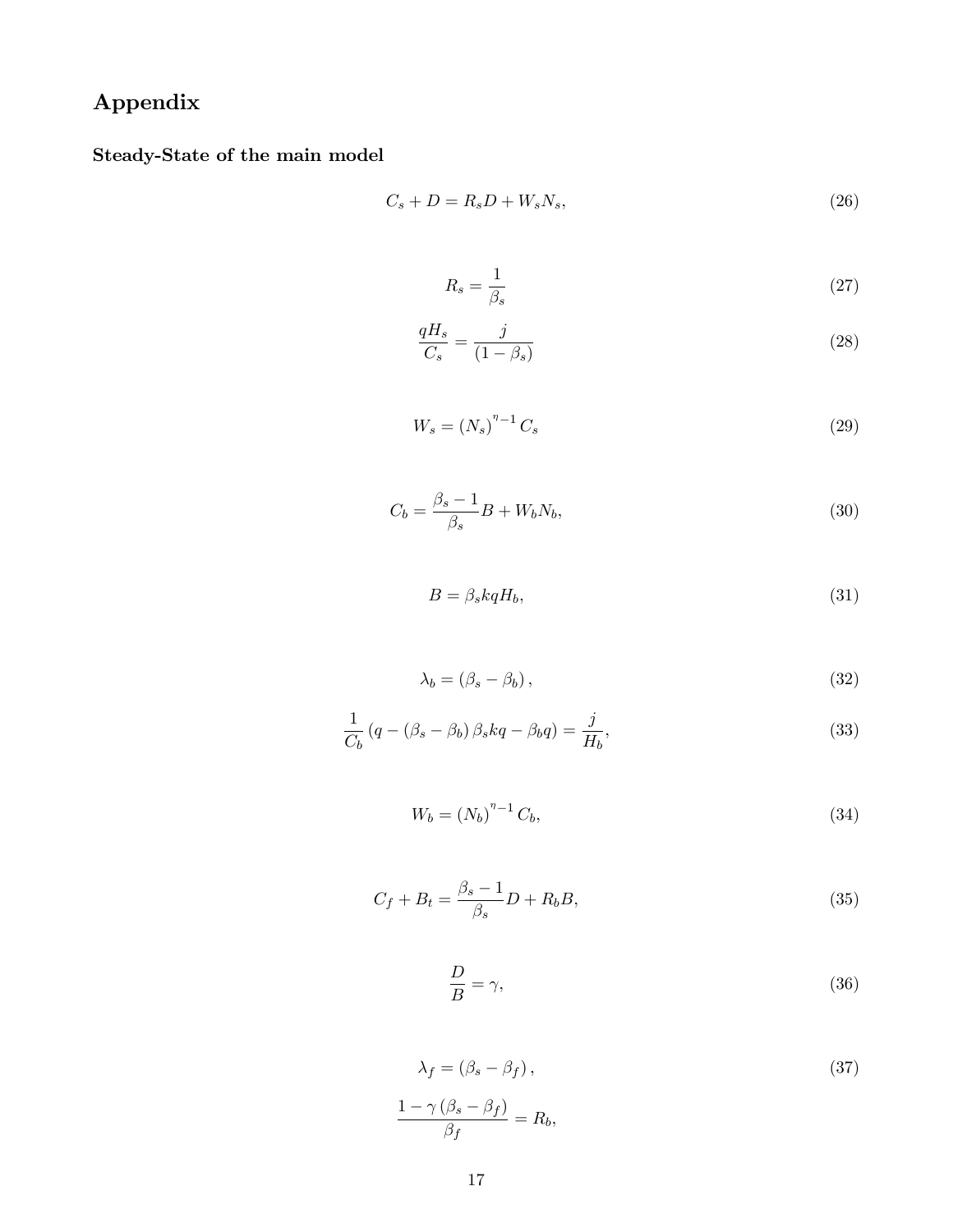$$
Y = A N_s^{\alpha} N_b^{1-\alpha},\tag{38}
$$

$$
W_s = \alpha A \left(\frac{N_s}{N_b}\right)^{\alpha - 1},\tag{39}
$$

$$
W_b = A \left( 1 - \alpha \right) \left( \frac{N_s}{N_b} \right)^{\alpha} . \tag{40}
$$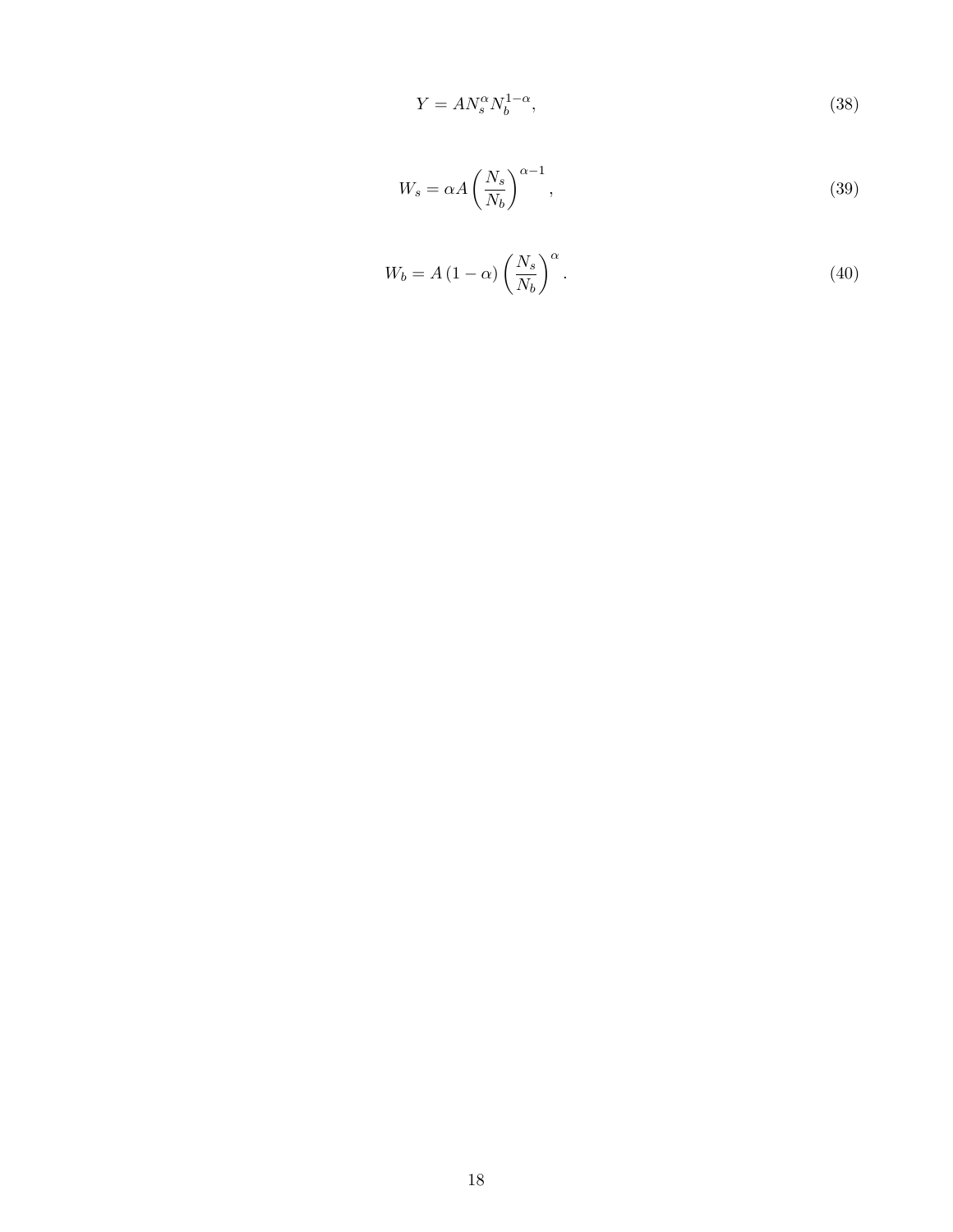# References

- [1] Acharya, V. V. (2009), ëA Theory of Systemic Risk and Design of Prudential Bank Regulationí, Journal of Financial Stability, 5(3), pp. 224-255
- [2] Agénor, P., Pereira da Silva, L., (2011), Macroeconomic Stability, Financial Stability, and Monetary Policy Rules, Ferdi Working Paper, 29
- [3] Angelini, P., Neri, S., Panetta, F., (2011), Monetary and macroprudential policies, Bank of Italy Working Paper
- [4] Angeloni, I. and Faia, E. (2013). Capital regulation and monetary policy with fragile banks, Journal of Monetary Economics, Vol. 60, Issue 3
- [5] Bank of England (2009), ëThe Role of Macroprudential Policyí, A Discussion Paper
- [6] Bank of England (2011), 'Instruments of macroprudential policy', A Discussion Paper
- [7] Borio, C. (2003). Towards a macroprudential framework for financial supervision and regulation? BIS Working Paper No 128, February.
- [8] Borio, C. (2011). Rediscovering the macroeconomic roots of Önancial stability policy: journey, challenges and away forward. BIS Working Papers No 354, September.
- [9] Brunnermeier, M., Crockett, A., Goodhart, C., Persaud, A. and Shin, H. (2009), ëThe Fundamental Principles of Financial Regulation<sup>'</sup>, Geneva Report on the World Economy 11, ICBM, Geneva and CEPR, London
- [10] Domeij, D., Flodén, M., (2006) "The Labor-Supply Elasticity and Borrowing Constraints: Why Estimates are Biased." Review of Economic Dynamics, 9, 242-262
- [11] Iacoviello, M., (2005) "House Prices, Borrowing Constraints and Monetary Policy in the Business Cycle." American Economic Review, 95 (3), 739-764
- [12] Iacoviello, M., (2013), Financial Business Cycles, Mimeo, Federal Reserve Board
- [13] Iacoviello, M., Neri, S., (2010), "Housing Market Spillovers: Evidence from an Estimated DSGE Model," American Economic Journal: Macroeconomics, 2, 125–164.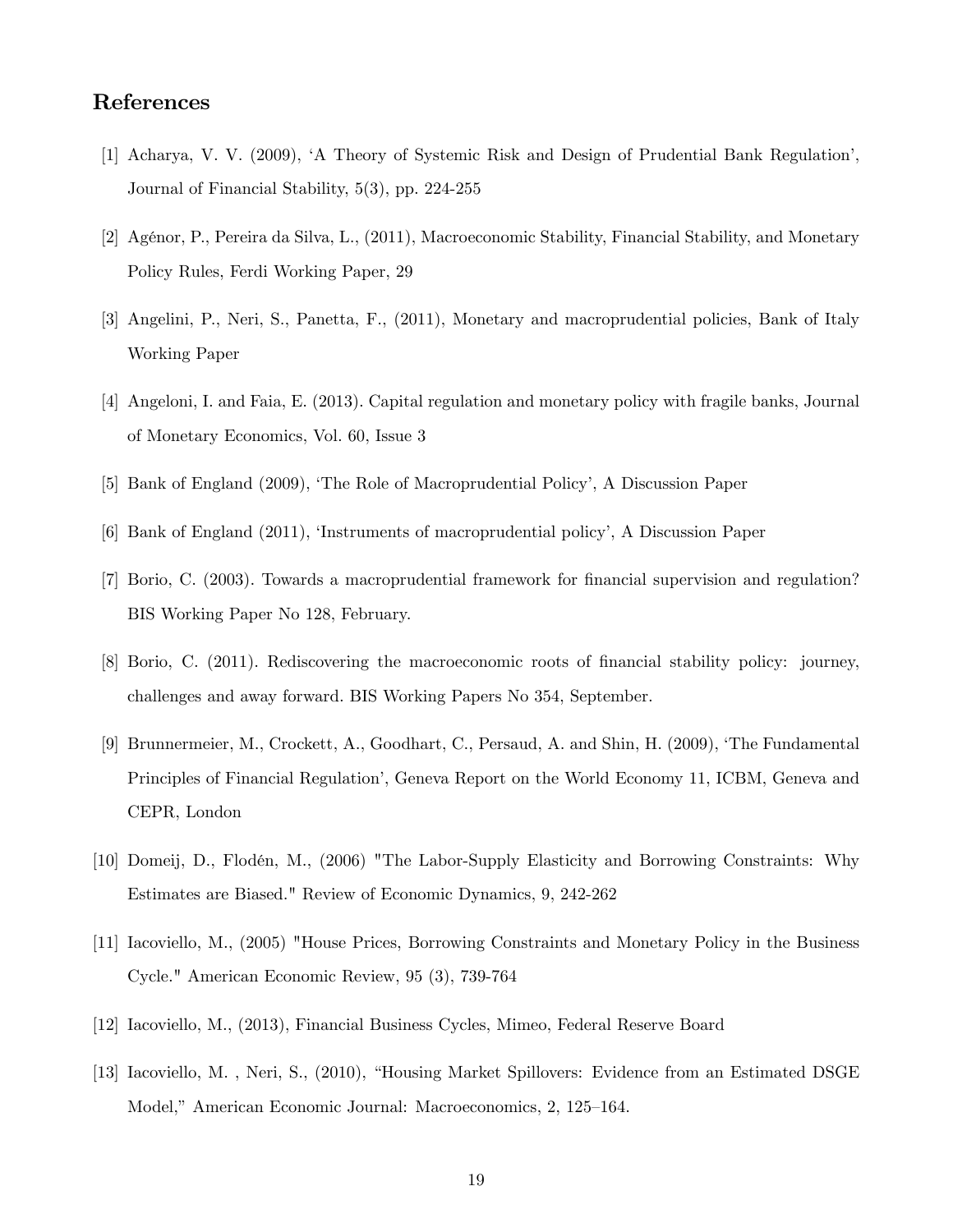- [14] IMF, Monetary and Capital Markets Division, (2011), Macroprudential Policy: An Organizing Framework, mimeo, IMF
- [15] Kannan, P., Rabanal, P. and A. Scott (2012): "Monetary and Macroprudential Policy Rules in a Model with House Price Boomsî, The B.E. Journal of Macroeconomics, Contributions, 12 (1)
- [16] Kant, R. and Jain, S.(2013), Critical assessment of capital buffers under Basel III. Indian Journal of Finance, Vol. 7, Issue 4
- [17] Lawrance, E., (1991), "Poverty and the Rate of Time Preference: Evidence from Panel Data", The Journal of Political Economy, 99 (1), 54-77
- [18] Longworth, D. (2011), 'A Survey of Macro- prudential Policy Issues', Mimeo, Carleton University
- [19] Mendicino, C., Pescatori, A., (2007), Credit Frictions, Housing Prices and Optimal Monetary Policy Rules, mimeo
- [20] Official Journal of the European Union (14-02-2012). RECOMMENDATION OF THE EUROPEAN SYSTEMIC RISK BOARD of 22 December 2011 on the macroprudential mandate of national authorities
- [21] Official Journal of the European Union, (15-06-2013). RECOMMENDATION OF THE EURO-PEAN SYSTEMIC RISK BOARD of 4 April 2013 on intermediate objectives and instruments of macroprudential policy
- [22] Repullo, R. and Suarez, J. (2013), The procyclical effects of bank capital regulation Review of Financial Studies,Vol. 26, Issue 2.
- [23] Repullo, R. and Saurina, J. (2012). The Countercyclical Capital Buffer of Basel III: A Critical Assessment. In the Crisis Aftermath: New Regulatory Paradigms. Edited by Mathias Dewatripont and Xavier Freixas. Centre for Economic Policy Research (CEPR), London
- [24] Rubio, M. (2011), Fixed- and Variable-Rate Mortgages, Business Cycles, and Monetary Policy, Journal of Money, Credit and Banking, Vol. 43, Is. 4
- [25] Rubio, M. (2013), Housing Markets Heterogeneity in a Monetary Union. Journal of International Money and Finance, forthcoming.